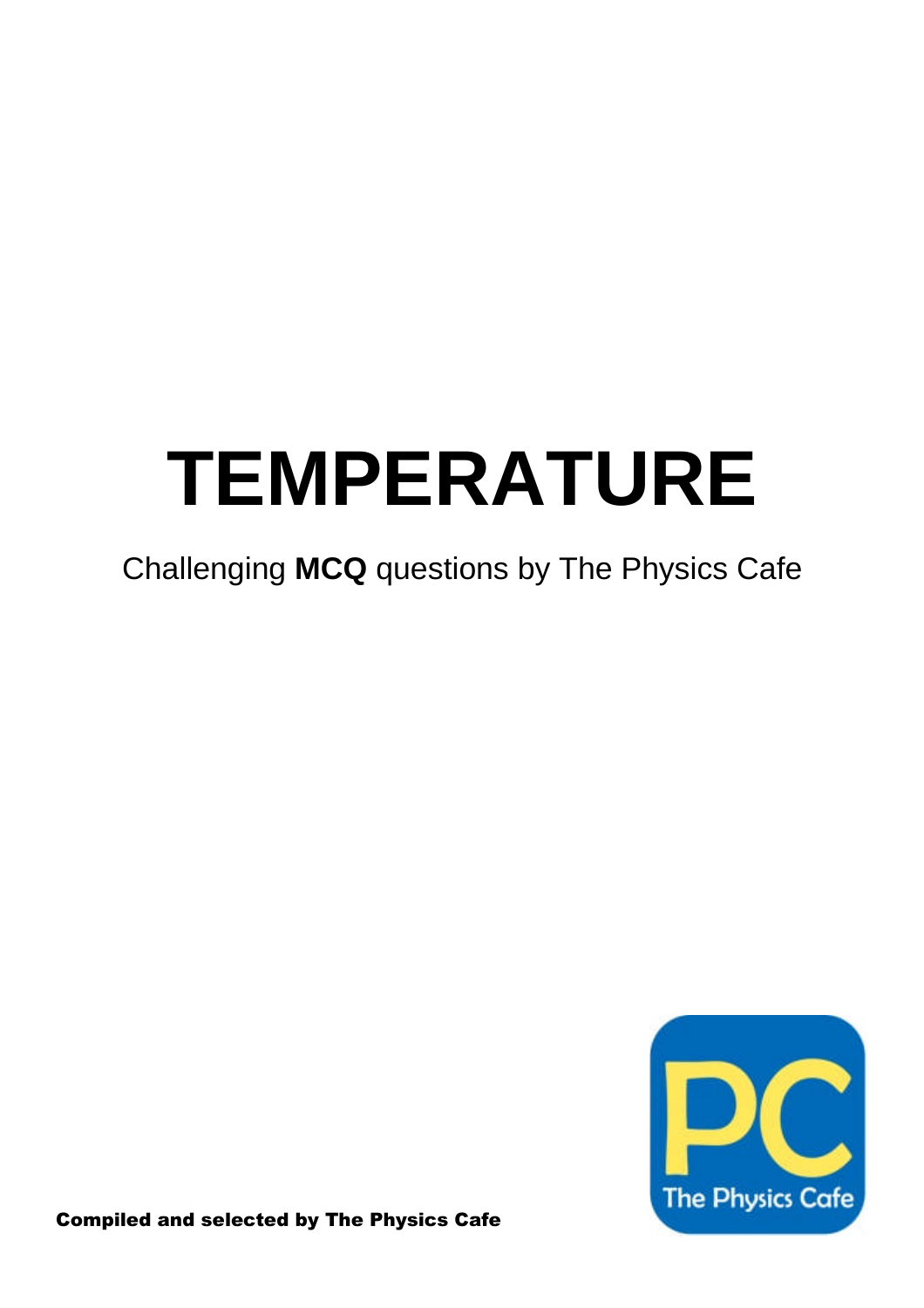#### 1 Argon and chlorine are gases. One mole of argon has mass 40 g and one mole of chlorine has mass 71 g.

What is the ratio of the <u>Number of atoms in 1 mole of argon</u><br>Number of molecules in 1 mole of chlorine

| А | 0.56 |  |  |
|---|------|--|--|
| в | 1    |  |  |

**C** 1.8

- **D** 2
- 2 An ideal gas undergoes a cycle of processes as shown in the P-V diagram below.



Which statement correctly describes the situation?

- **A** The internal energy of the gas increases over one complete cycle.
- **B** The gas gives out more heat than it absorbs over the whole cycle.
- **C** Over the entire cycle, the gas absorbs heat and does network on its environment.
- **D** The two curved portions of the graph represent adiabatic process.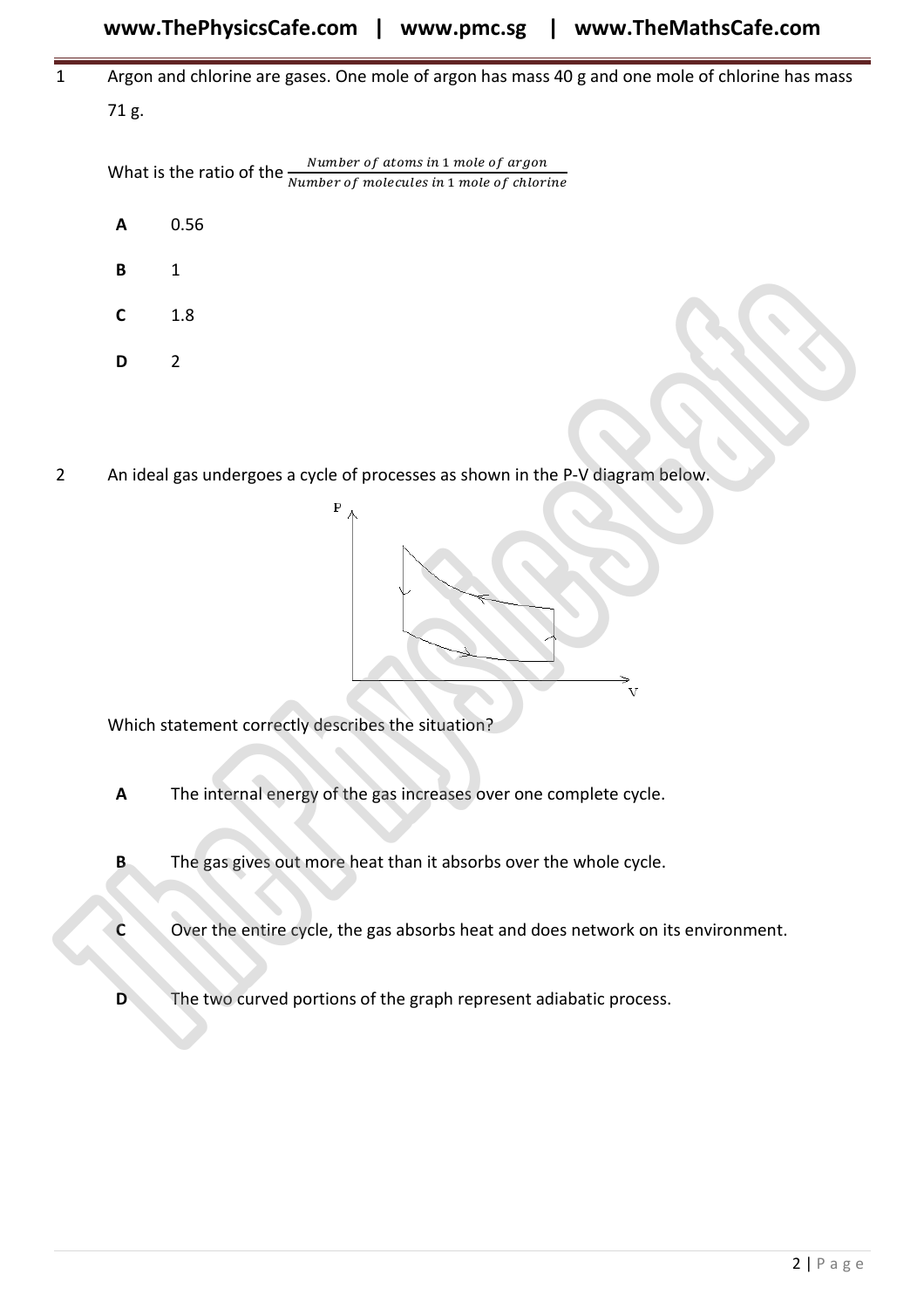3 Equal masses of four different liquids (A, B, C and D) at 20°C are separately heated at the same rate. Their boiling points and specific heat capacities are as shown in the table below.

| Liquid | Boiling Point / °C | Specific Heat Capacity / J kg <sup>-1</sup> K <sup>-1</sup> |
|--------|--------------------|-------------------------------------------------------------|
| A      | 50                 | 1000                                                        |
| B      | 60                 | 530                                                         |
| C      | 80                 | 850                                                         |
| D      | 360                | 140                                                         |

Which liquid will be the last to boil?

| A |          |          |          |                   |
|---|----------|----------|----------|-------------------|
|   | Liquid A | Liquid B | Liquid C | <b>D</b> Liquid D |

4 The diagram shows an ice cube floating in water.



Both the ice cube and the water are at 0 °C. Which statement correctly compares the molecular properties of the ice and those of the water?

- **A** The mean kinetic energies are the same for both the ice molecules and the water molecules.
- **B** The mean inter-molecular separations are the same for both the ice and the water.
- **C** The mean inter-molecular potential energies are the same for both the ice molecules and the water molecules.
- **D** The mean total energies are the same for both the ice molecules and the water molecules.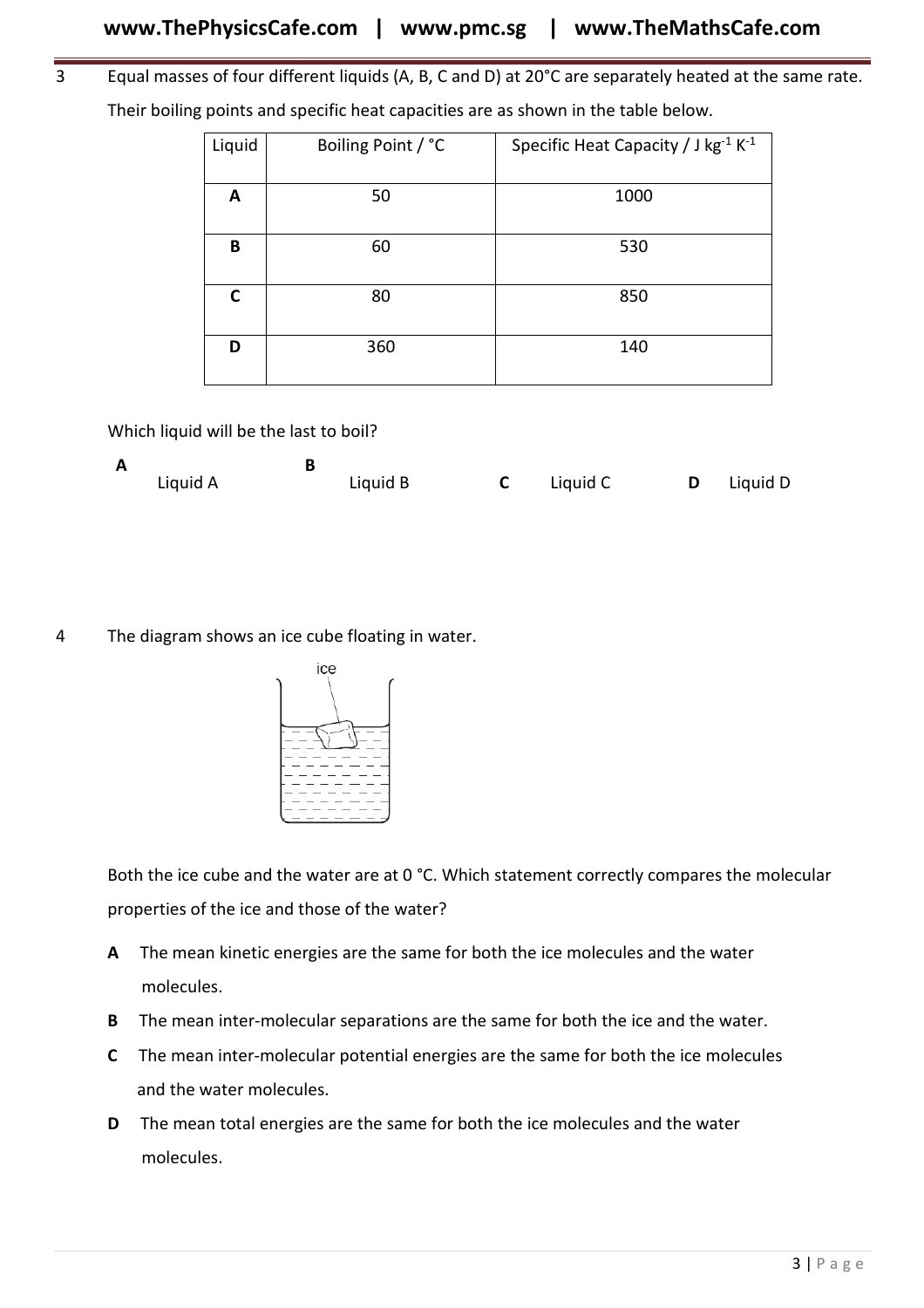5 Four different solids A, B, C and D of equal masses at 20 °C are separately heated at the same rate. Their melting points and specific heat capacities are as shown in the table below.

Which of these solids will start to melt first?

|                | Liquid      | Melting point $/$ °C                                                                             |                | Specific heat capacity / J kg <sup>[21</sup> K <sup>[21</sup> ]                                      |
|----------------|-------------|--------------------------------------------------------------------------------------------------|----------------|------------------------------------------------------------------------------------------------------|
|                | A           | 80                                                                                               |                | 1200                                                                                                 |
|                | $\pmb B$    | 100                                                                                              |                | 800                                                                                                  |
|                | $\mathbf C$ | 150                                                                                              |                | 600                                                                                                  |
|                | D           | 300                                                                                              |                | 250                                                                                                  |
|                |             |                                                                                                  |                |                                                                                                      |
|                |             |                                                                                                  |                |                                                                                                      |
|                |             |                                                                                                  |                |                                                                                                      |
| 6              |             |                                                                                                  |                | Container X contains neon gas and container Y contains argon gas. Container X has twice the volume   |
|                |             |                                                                                                  |                | of container Y. The temperatures of the gases in both containers are the same. What is the ratio of  |
|                |             | the mean kinetic energy of a neon atom to the mean kinetic energy of an argon atom?              |                |                                                                                                      |
|                |             | [The relative atomic masses of neon and argon are 20 and 40 respectively.]                       |                |                                                                                                      |
|                |             |                                                                                                  |                |                                                                                                      |
|                | A 0.5       | R                                                                                                | C <sub>2</sub> | D 4                                                                                                  |
|                |             |                                                                                                  |                |                                                                                                      |
|                |             |                                                                                                  |                |                                                                                                      |
| $\overline{7}$ |             |                                                                                                  |                | A cup contains 300 g of freshly brewed tea at 93°C. It cools at an average rate of 60 W and the heat |
|                |             | capacity of tea is 1250 J K <sup>-1</sup> . The tea is best consumed before it cools below 45°C. |                |                                                                                                      |
|                |             | What is the maximum amount of time a student has to enjoy his cup of freshly brewed tea?         |                |                                                                                                      |
|                |             |                                                                                                  |                |                                                                                                      |
|                | 300 s<br>A  | 1000 s<br>B<br>C                                                                                 | 3300 s<br>D    | 3600 s                                                                                               |
|                |             |                                                                                                  |                |                                                                                                      |

| A 0.5 | <b>B</b> 1 |  | 4 |
|-------|------------|--|---|
|       |            |  |   |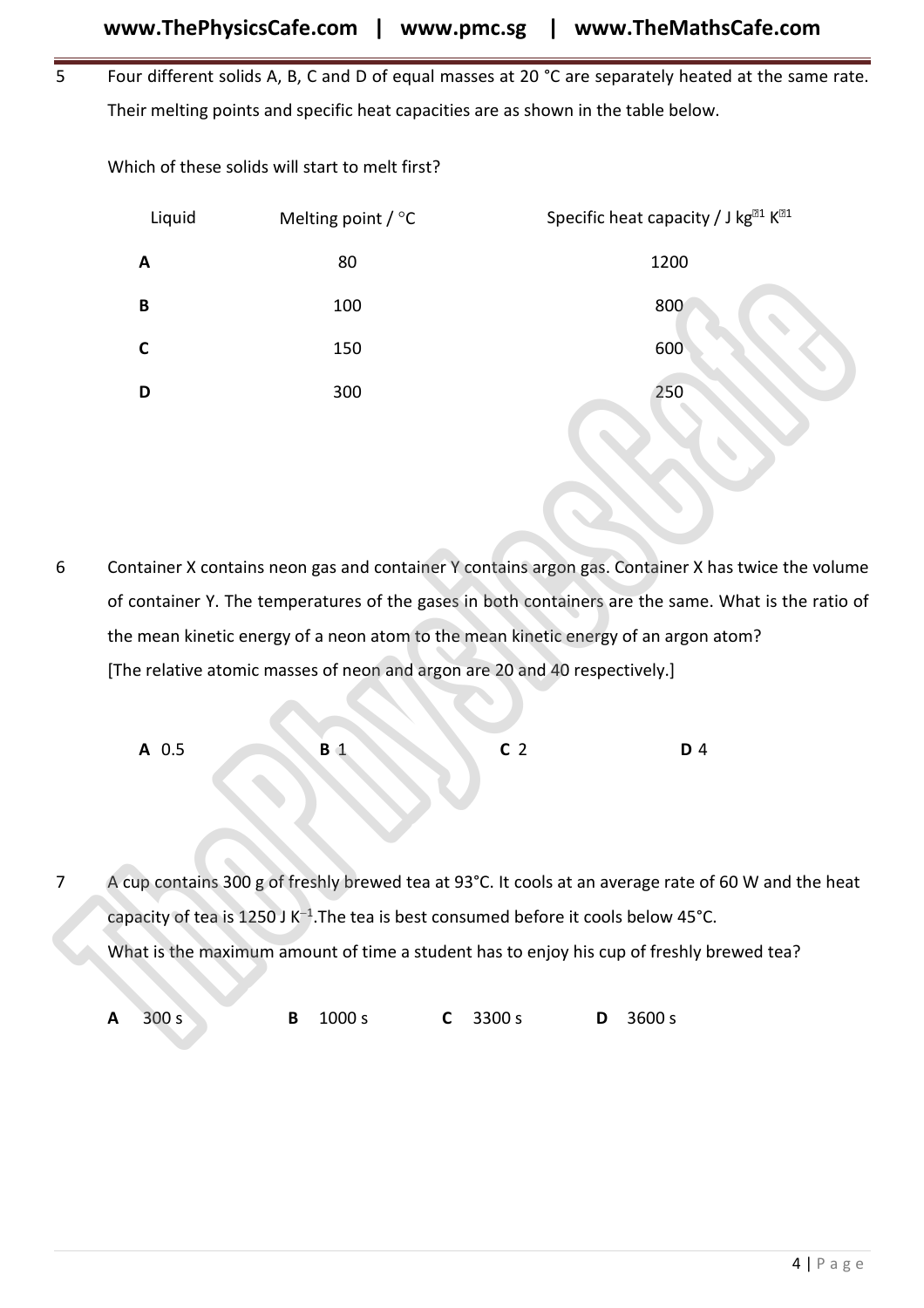- 8 Which statement about internal energy of an ideal gas is correct?
	- **A** It is the sum of kinetic energies due to random motion of gas particles.
	- **B** It is the sum of potential energies due to intermolecular attraction of gas particles.
	- **C** It is the sum of kinetic energies due to random motion and potential energies due to intermolecular attraction of gas particles.
	- **D** It is the average of kinetic energies due to random motion and potential energies due to intermolecular attraction of gas particles.

9 The power of an electrical immersion heater is 22.0 kW. Water flows through the heater at a rate of 0.12 kg  $s^{-1}$  as shown below.



The temperature of the water flowing into the heater is 25.0  $\degree$ C and the temperature of the water flowing out of the heater is 40.0  $^{\circ}$ C.

Given that the specific heat capacity of water = 4200 J  $kg^{-1}K^{-1}$ , calculate the rate of heat lost to the surrounding.

- **A** 1.8 kW
- **B** 5.6 kW
- **C** 9.4 kW
- **D** 14 kW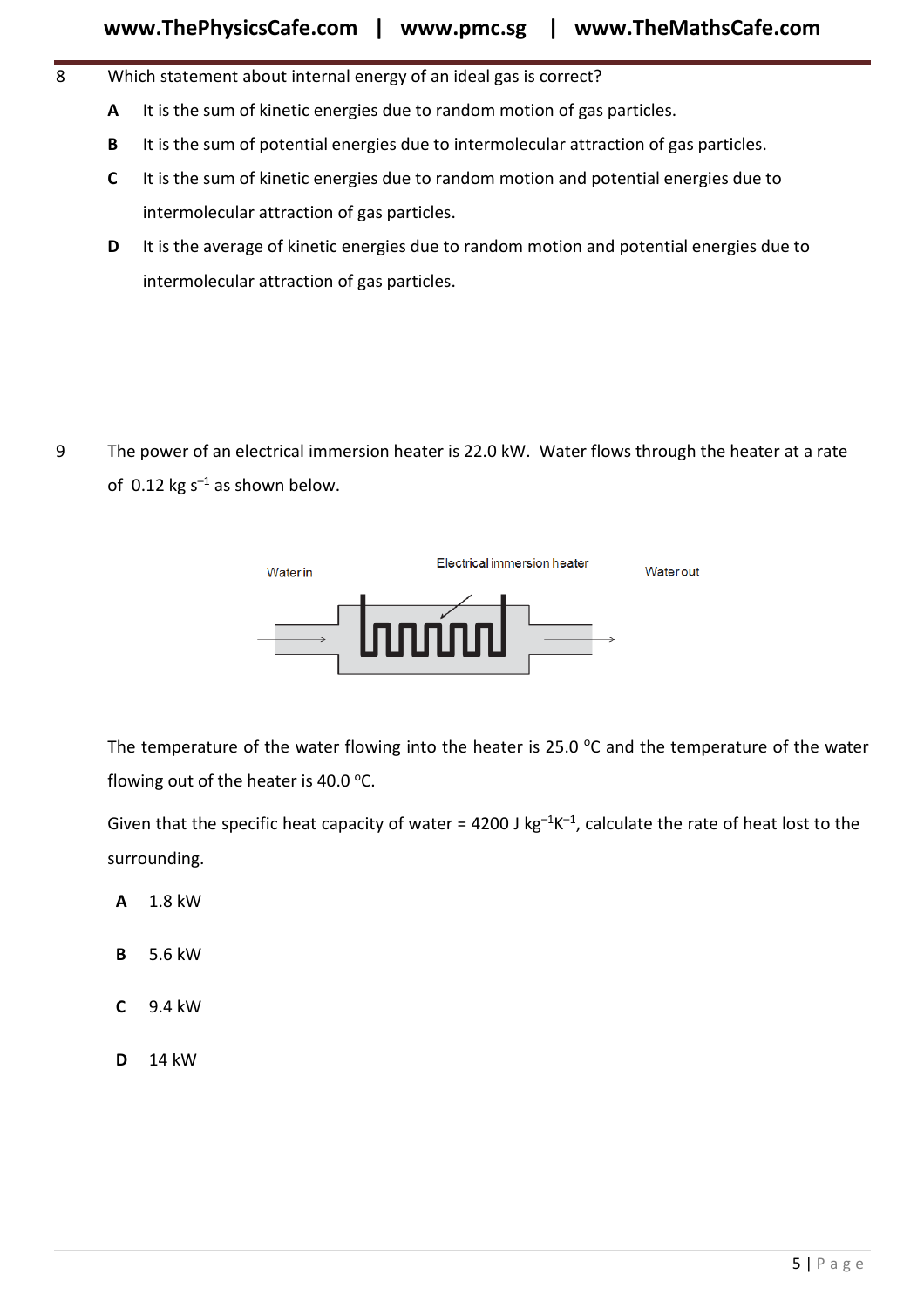10 Two copper spheres of different radii are in thermal equilibrium as shown.



Which statement *must* be correct?

- **A** Each sphere has the same internal energy.
- **B** There is a no net transfer of thermal energy between the spheres.
- **C** Both spheres have the same heat capacity.
- **D** The larger sphere has a greater mean internal energy per atom than the smaller one.
- 11 A vapour lamp emits light when its temperature is 3000 K but not when its temperature is 300 K. Assuming the vapour to be a monoatomic ideal gas, which of the following statements is **false**? Which statement must be correct?<br>
A Each sphere has the same internal energy.<br>
B There is a no net transfer of thermal energy between the spheres.<br>
C Both spheres have the same heat capacity.<br>
D The larger sphere has a gre
	- **A** At 3000 K, the average kinetic energy per molecule is 10 times greater than at 300 K.
	- **B** At 300 K, molecules have insufficient kinetic energy to cause excitation by collision.
	- **C** The vapour molecules excited by collision release photons when they return to the ground state.
	- **D** The molecules in the heated vapour lamp have a range of speeds but a mean kinetic energy of 0.0388 eV.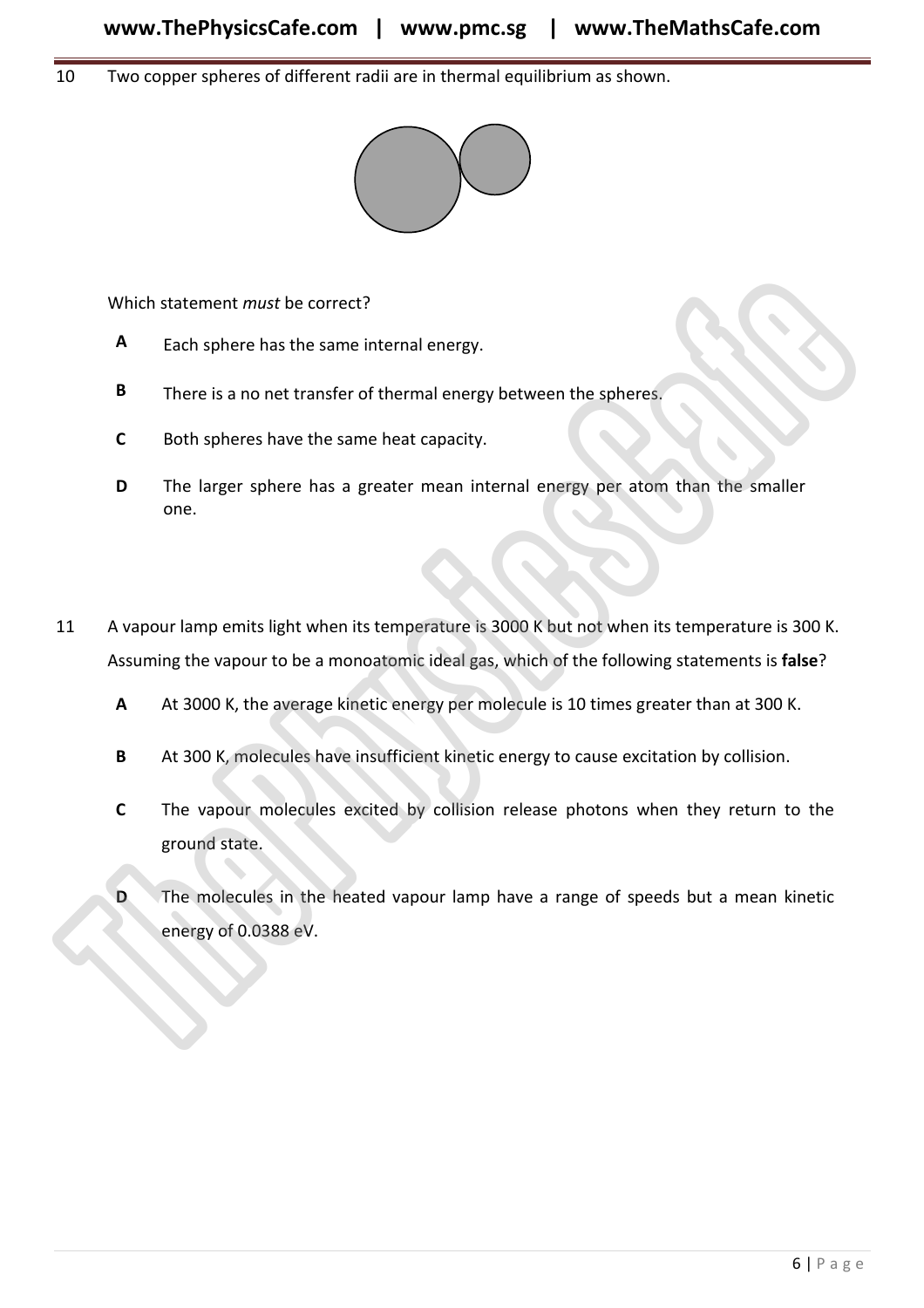12 A student draws a linear graph on the axes shown in order to convert temperatures in kelvin to temperatures in degrees Celsius.



What is the intercept on the vertical axis and the gradient of the line?

|   | intercept | gradient |
|---|-----------|----------|
| А | 0         | 1/273    |
| B | $-273$    | 1        |
| C | $+273$    | 1        |
| D |           | 273      |

13 The temperature of a hot liquid in a container of negligible heat capacity falls at a rate of 2 K per minute just before it begins to solidify. The temperature then remains steady for 20 minutes by which the liquid has all solidified.

What is the value of the ratio specific heat capacity of the liquid ?<br>specific latent heat of fusion **A**  $\frac{1}{10}$  K<sup>-1</sup> 40 **B**  $\frac{1}{10}$  K<sup>-1</sup>  $\frac{1}{10}$  K<sup>-1</sup> **C** 10 K<sup>-1</sup> **D**  $40$  K $^{-1}$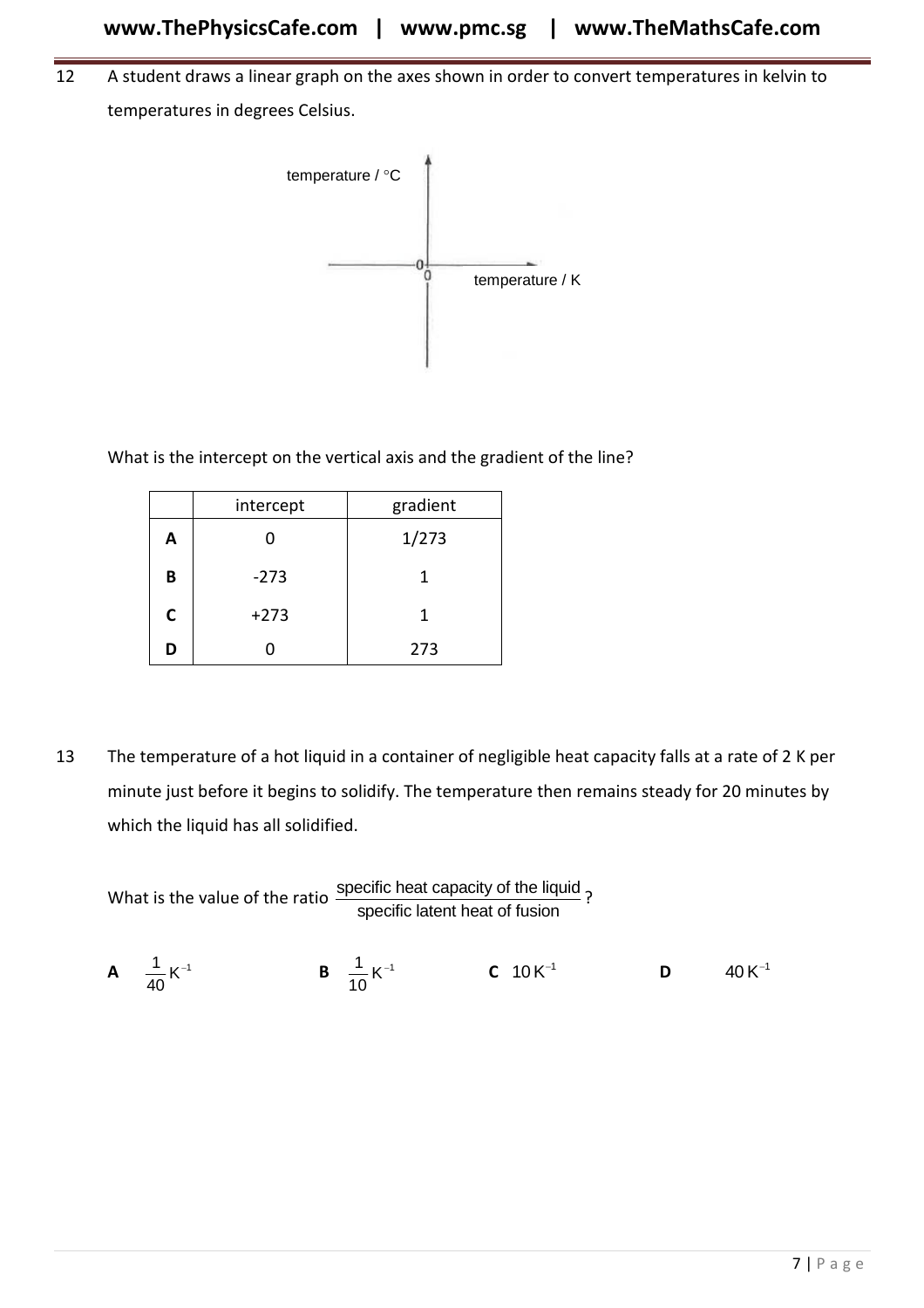14 A fixed mass of an ideal gas undergoes a constant pressure expansion to double its initial volume (process X). Its pressure is then reduced to a quarter of the original value at constant volume (process Y). The gas is then returned to its original internal energy in process Z as shown in the *p-V* graph below.



Which of the following statements is **false**?

- **A** Temperature of the gas in degree Celsius is doubled in process Z.
- **B** Heat is supplied to the gas in process X.
- **C** Heat is removed from the gas in process Y.
- **D** The net work done by the gas is positive and less than  $3P_0V_0$ .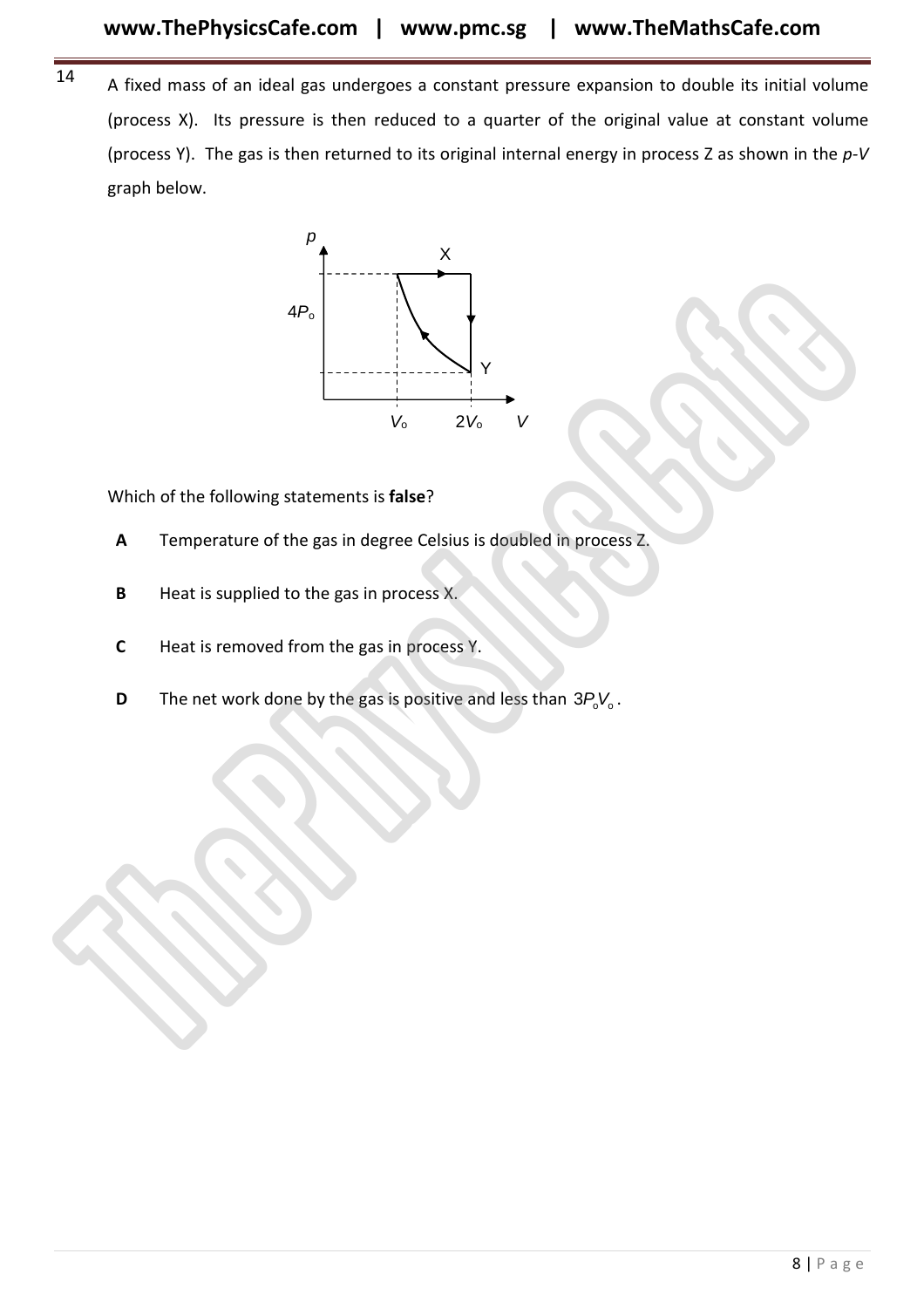<sup>15</sup> Fig. 12 shows an arrangement that is used to measure the density of sand. The air in the cylinder is forced into the flask and the air pressure in the flask is measured by the pressure gauge P after the compression. The final pressure of the air in the flask is 140 kPa.



**Fig. 12**

The process is then repeated with 25 g of sand present in the flask. The final pressure of the air in the flask is 150 kPa.

Both processes are achieved at constant temperature,

Given that the volume of the empty flask is 2.50  $\times$  10<sup>-4</sup> m<sup>3</sup>, what is the density of this amount of sand?

- **A** 100 kg  $m^{-3}$
- **B** 107 kg  $m^{-3}$
- **C** 1400 kg  $m^{-3}$
- **D** 1500 kg  $m^{-3}$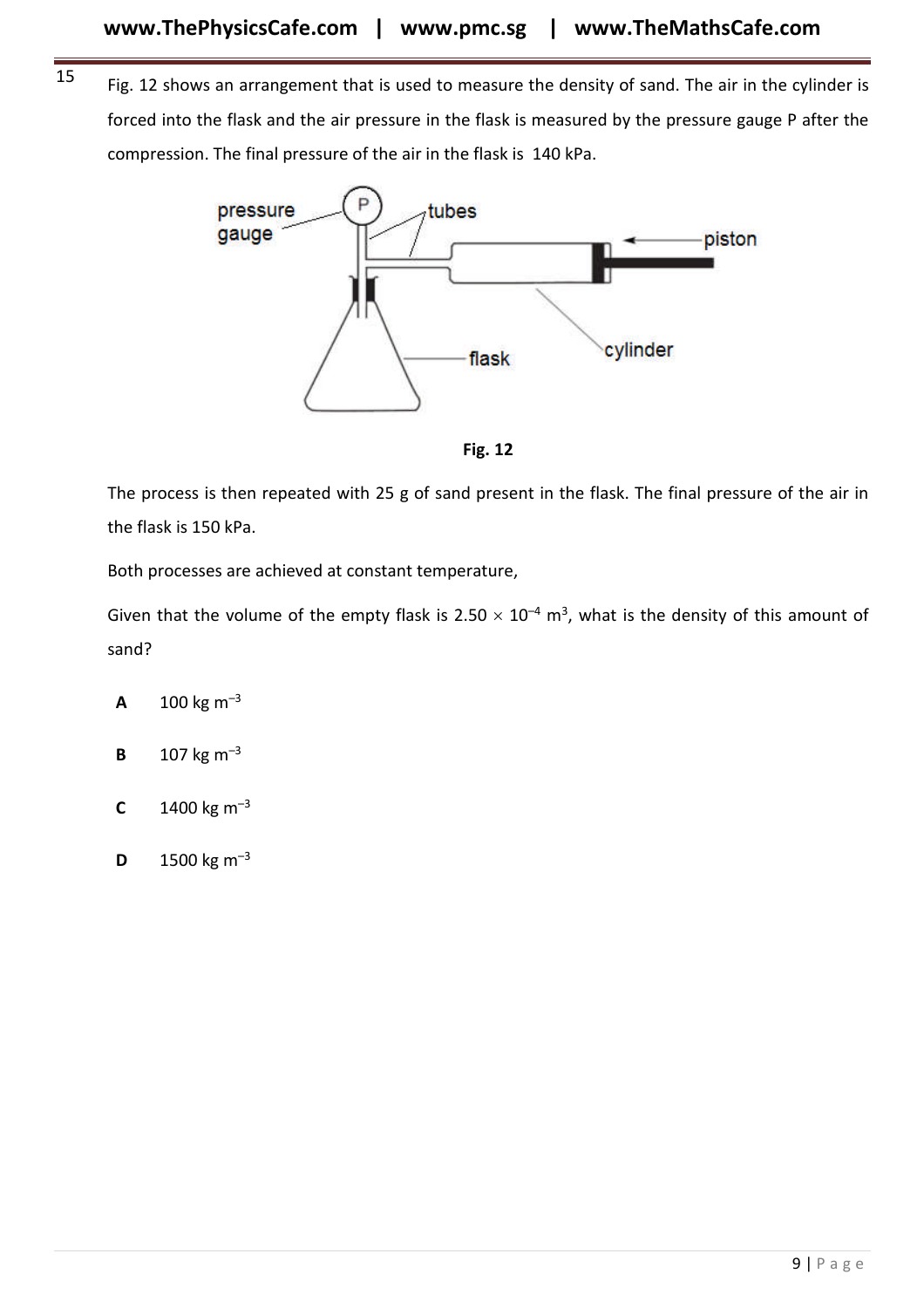# **TEMPERATURE WORKED SOLUTIONS** TEMPERATURE<br>
WORKED<br>
SOLUTIONS<br>
Challenging MCQ questions by The Physics Cafe

Challenging **MCQ** questions by The Physics Cafe



Compiled and selected by The Physics Cafe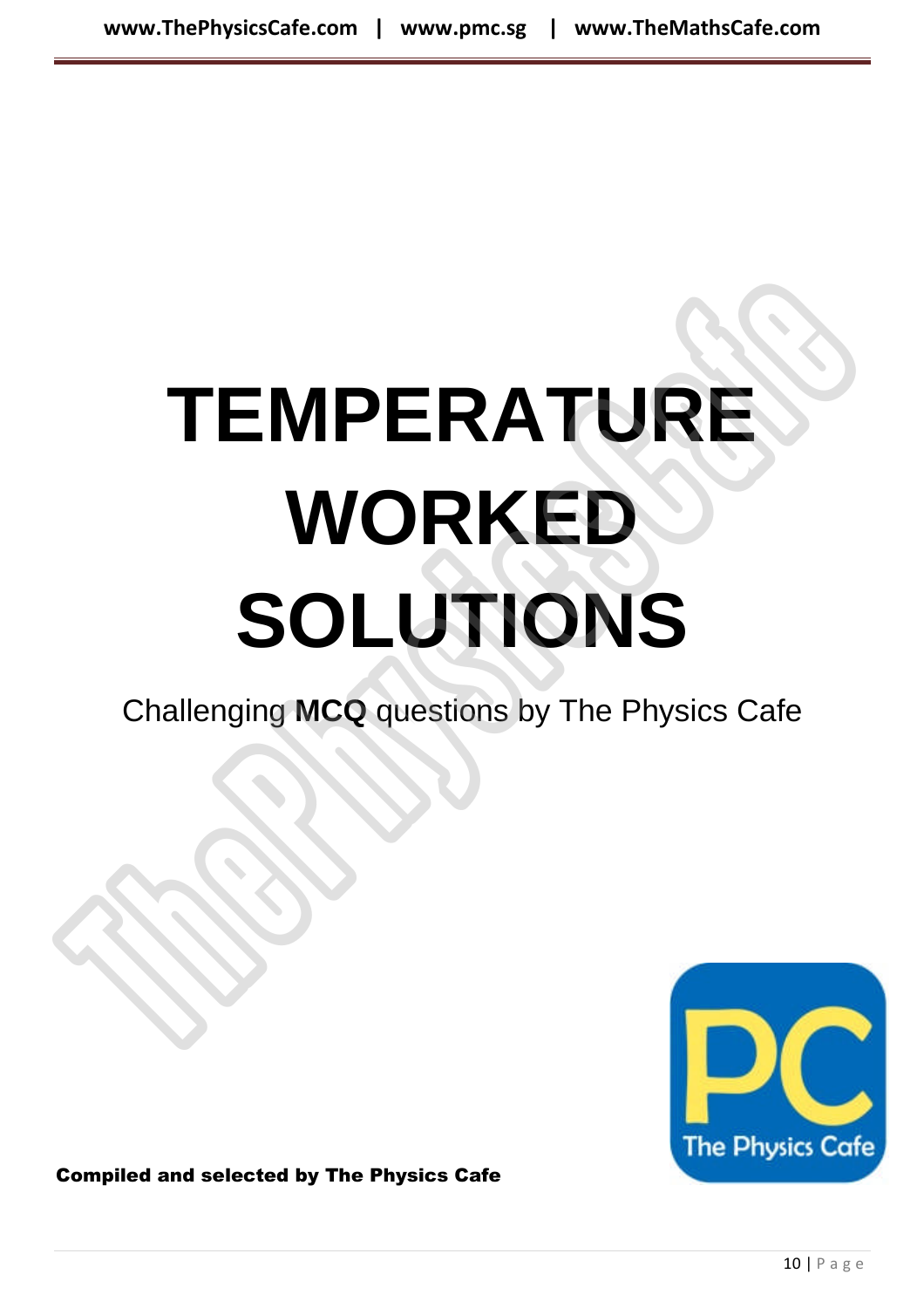#### 1 Ans: **B**

The Avogadro number is a constant.

#### 2 Ans: **B**

As can be seen from the area under the graph, there is more work done on the gas than by the gas when expanding, hence, there is net heat loss by the gas each cycle.

3 Ans: **C**

By considering  $Q = mc\Delta\theta$ 

#### 4 Ans: **A**

As the ice and the water are at the same temperature, they have the same mean kinetic energy.

**C** is wrong as distance between molecules in ice is less than water. Hence

inter-molecular potential energy of ice is less than water.

**B** is wrong as explained in A.

**D** is wrong as the ice and the water have different inter-molecular potential energy, they do not have the same total energy.

#### 5 Ans: **B**

#### *Q* = *mc*ΔƟ

= *m*(800)(100-20) = 64 000*m* for **B**.

The heat required for liquid **B** to reach melting point is the lowest.

#### 6 Ans: **B**

KE  $\alpha$  T for ideal gas, since T is the same for both gases, mean KE is the same for both gases.

- 7 Ans: **B**
- 8 Ans: **A**
- 9 Ans: **D**
- 10 Ans: **B**
- 11 Ans: **D**

#### 12 Ans: **B**

 $K = °C + 273.15$  $^{\circ}$ C = K – 273.15

Therefore the graph is a straight line with gradient 1, and y-intercept of -273.15